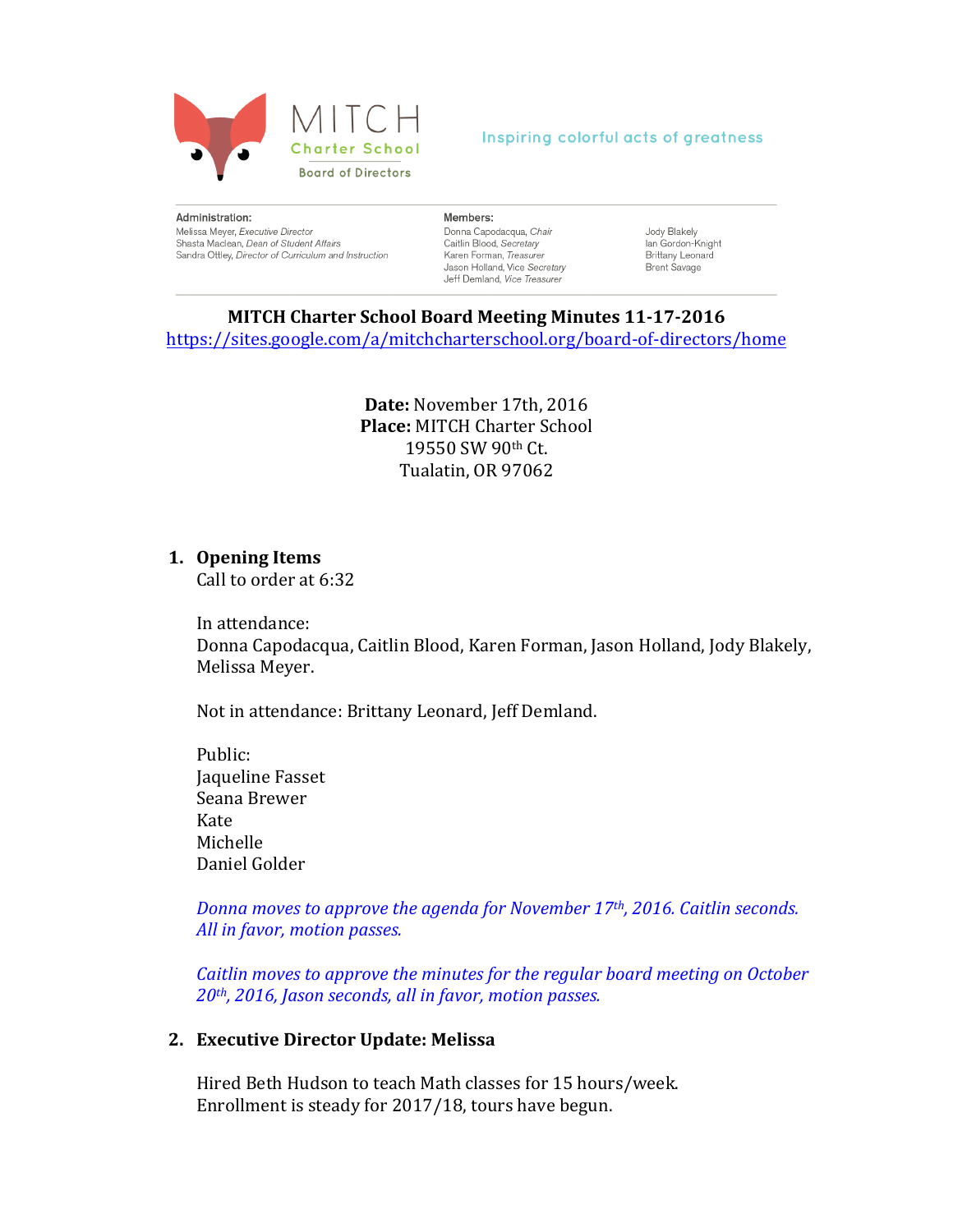

Administration: Melissa Mever, Executive Director Shasta Maclean, Dean of Student Affairs Sandra Ottley, Director of Curriculum and Instruction Members: Donna Capodacqua, Chair Caitlin Blood, Secretary Karen Forman, Treasurer Jason Holland, Vice Secretary Jeff Demland, Vice Treasurer

Jody Blakely lan Gordon-Knight Brittany Leonard Brent Savage

Jason: at what point are we liable for benefits? Melissa: 30 hours. Karen: But it does qualify her for PERS.

Jason: Where other people interviewed? Melissa: Posed the need to the MITCH community via word of mouth.

Annual report is on December  $12<sup>th</sup>$ , all materials are due November  $28<sup>th</sup>$ . We would like to involve parents, board members and have community representatives present.

Portland State University Site Evaluation is an accreditation process. The District will be paying for our evaluation. References the charter renewal folder in the board drive.

## **3. Daniel Golder, Westside Church**

A typical evening for Westside Church at MITCH Charter school: 6pm on Saturday, start setting up 3-4pm. Sound check. Volunteers arrive at 5, prepare kids rooms. Service starts at 6, runs for about an hour and a half. Begin tear-down at 8 and be out of building by 9:30pm.

Robust usher and security team. Security is important, especially for kids, check-in system.

Westside is a Jesus church, was called Solid Rock. Focused on community located within. Trying to have more small sized churches. Partner with DHS and schools. Communities in Tualatin have reached out but zoning is very restrictive. Can only meet in a space that is a school or pre-existing church. Have other locations in Hillsboro, Beaverton, Tigard, Downtown Portland, Vancouver, Bend. TTSD schools are way too expensive, and time restrictive. Eventual solution is a permanent event center with pre-existing event company based in Hillsboro, interested in investing in Tualatin.

Lack of parking an issue? Conversation with Kaiser and shuttle. Karen: What is the capacity of this building?

Daniel: If we do grow to 600, we will split the gathering in half. Track record – Conestoga Middle School, Beaverton School District, Recommendation.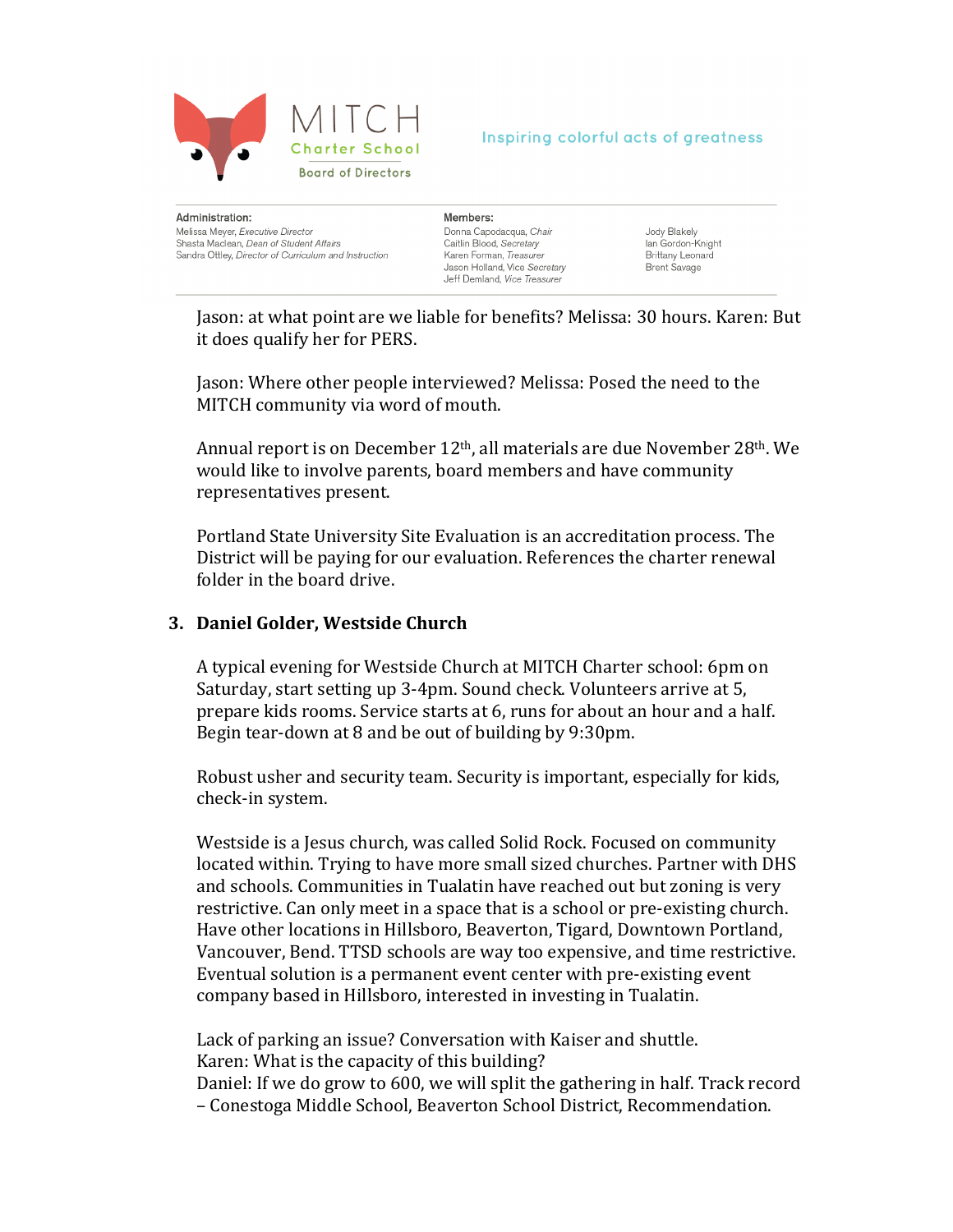

Administration: Melissa Mever, Executive Director Shasta Maclean, Dean of Student Affairs Sandra Ottley, Director of Curriculum and Instruction

#### Members:

Donna Capodacqua, Chair Caitlin Blood, Secretary Karen Forman, Treasurer Jason Holland, Vice Secretary Jeff Demland, Vice Treasurer

Jody Blakely lan Gordon-Knight Brittany Leonard Brent Savage

Would need 2 classrooms, bathrooms, main foyer, art room. Michelle – Would there be loud music? There are new homes across the train tracks. Daniel: We have a decibel meter that we keep a very close eye on.

Melissa: There are a few details in the lease that need to be worked out, but other than that we will be ok to operate through the summer.

Daniel: We bring in our own janitorial team.

Westsideajc.org - References? 1<sup>st</sup> Baptist Church, NW Events.

Need a representative from MITCH present.

# **4. PSO Update: Kate and Michelle**

\$2,100 from Marathon, \$800 from Pizzicato!

Kate is coordinating volunteer hours. Every family needs to have about 25 hours by the end of the year. Outreach, help counter education.

1900 volunteer hours total!

Jody suggests to incorporate "volunteer needs" into PSO blog.

# **5.** Revenue to Expense Ratio: Karen

No finance committee meeting this month. Statements are pretty standard. Cash did increase, accounts payable decreased. That is positive. Credit cards went down, deferred revenue went down, activity fees reclassified. Balance sheet looks more balanced.

*Karen moves to approve October financial statements as prepared, Jody* seconds, all approve, motion passes.

# **6. Approve Pest Mgt. Plan**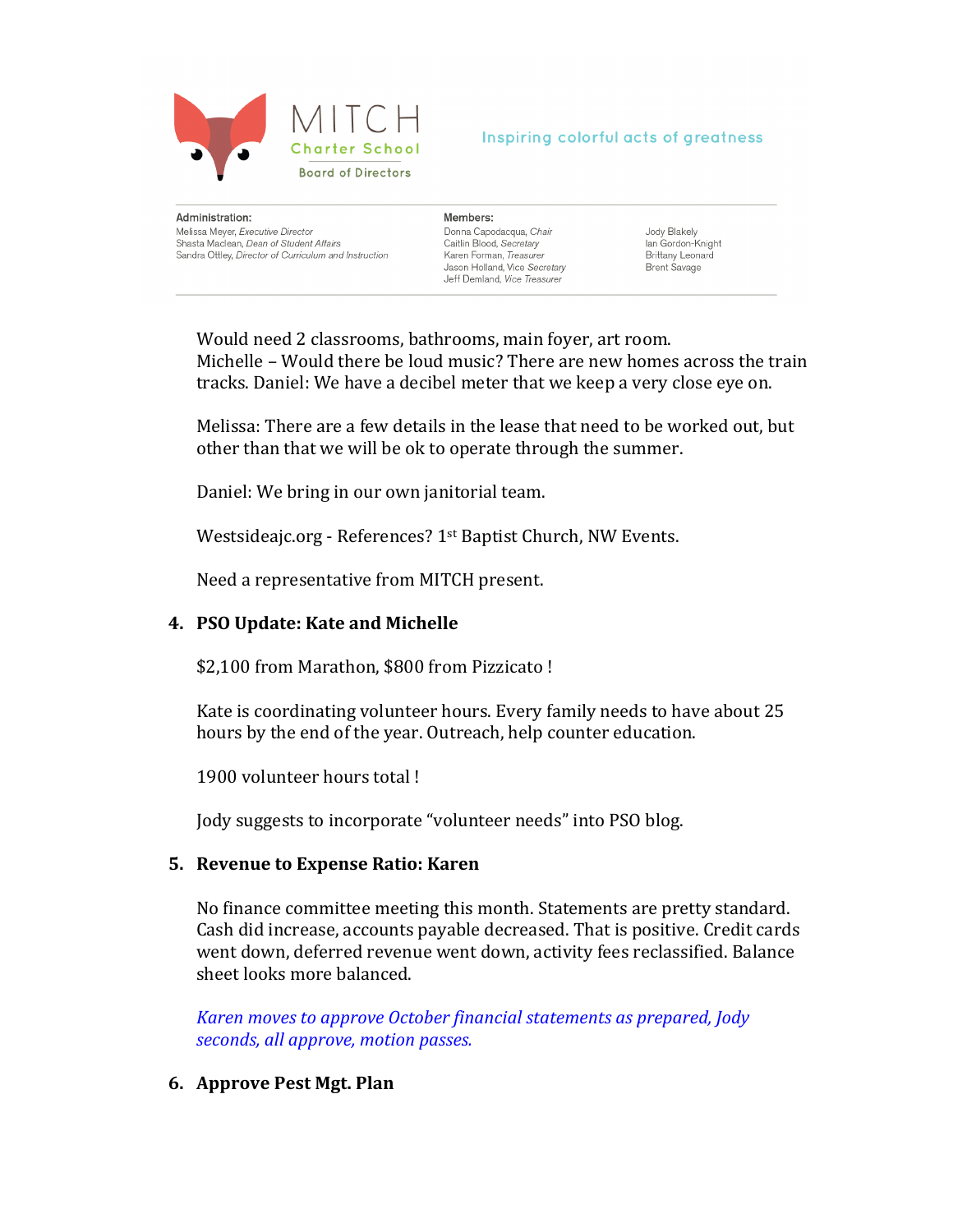

#### Administration: Melissa Mever, Executive Director Shasta Maclean, Dean of Student Affairs Sandra Ottley, Director of Curriculum and Instruction

#### Members:

Donna Capodacqua, Chair Caitlin Blood, Secretary Karen Forman, Treasurer Jason Holland, Vice Secretary Jeff Demland, Vice Treasurer

Jody Blakely lan Gordon-Knight Brittany Leonard Brent Savage

Donna moves to approve the Pest Management Plan as written, seconded by Jason, all approve, motion passes.

# **7. Update on wifi Equipment: Jody**

2 Visits from DMC, will be able to utilize all preexisting wiring. Can install wifi points that also have speakers – could serve as PA system as well. Bare minimum proposal: \$7,000. Should have a timeline by next week, could be end of December/January. We have 3 quotes already, DMC is a division of Moda. We should take this quote back to the 3 previous companies and give them a chance to present a better quote.

## 8. Development:

Bag It Forward with New Seasons - Caitlin FarmRaiser - Caitlin Caitlin will follow up with Community Coordinator from NSM and do more research on FarmRaiser, make sure that there is no overlap with OurTable.

Year end – appeal: Jaqueline

4-5 part drip campaign, series of emails, tells a story, once people donate, they are taken off the list. Goal is \$5,000, board matches \$1,000. Database? Website? Forms?

We will run this through Mailchimp, anyone who gets board notices, auction attendees, chamber of commerce, MITCH 100, alumni?

Jason will donate \$5 for every family that donates, up to 100 families.

Donor management platform? Excel spreadsheet option, Thank you Jaqueline! 

Email #1: Monday Nov,  $21<sup>st</sup>$  @ 6am. Email  $#2$ : Saturday Nov.  $26<sup>th</sup>$ , reference black Friday. Email #3: Tuesday, Nov. 29<sup>th</sup>, reference giving Tuesday. Email  $#4$ : Thursday, December  $8<sup>th</sup>$ .